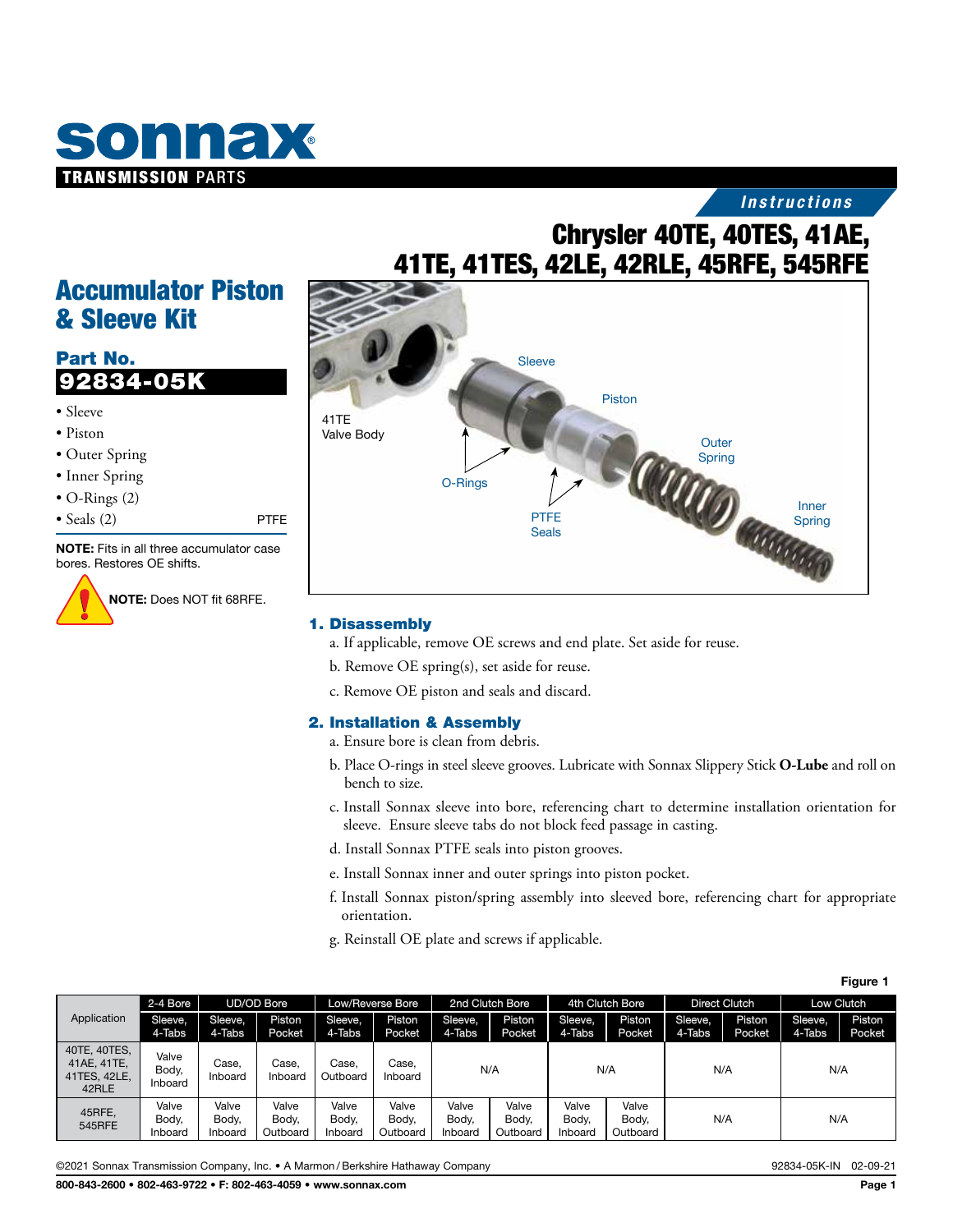# sonnax TRANSMISSION PARTS

### ACCUMULATOR PISTON & SLEEVE KIT 92834-05K *Instructions*